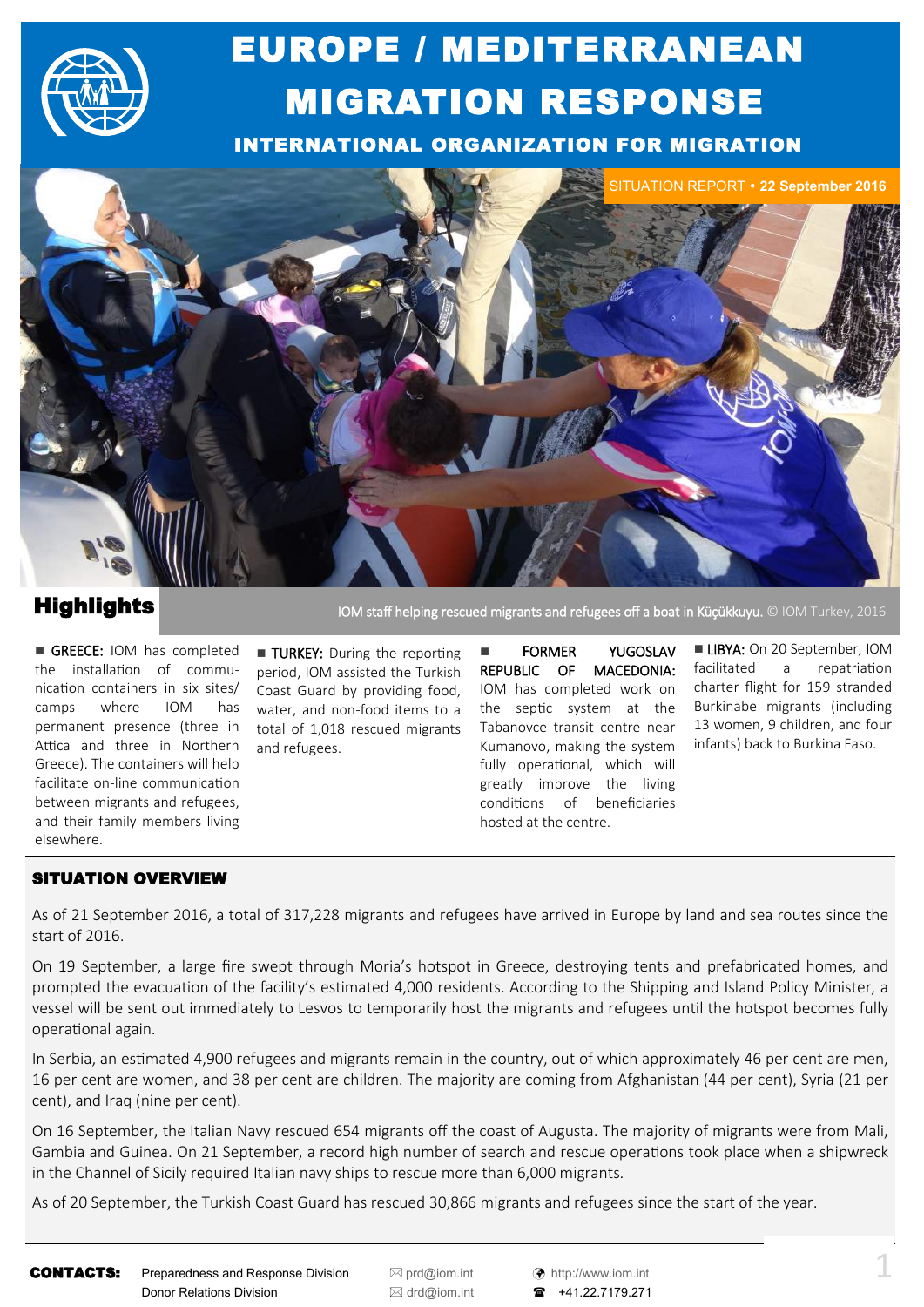### IOM RESPONSE

### **Turkey**

IOM continues to support the Turkish Coast Guard (TCG) by distributing food, water, and non-food items (NFIs) to migrants and refugees rescued at sea. During the reporting period, In Dikili (one of the points in İzmir for irregular migrants and refugees crossing to Lesvos, Greece) IOM assisted the TCG by providing food, water, NFI (including clothing and shoes) and hygiene kits for 516 rescued migrants and refugees. The majority of those rescued at sea in Dikili came from Afghanistan.

In Çeşme (one of the points in Izmir for irregular migrants and refugees crossing to Chios, Greece), the IOM field team provided food, water and NFIs to 308 rescued migrants and refugees, the majority of whom were also from Syria. Furthermore, in Küçükkuyu (a point in Çanakkale province where irregular migrants and refugees cross to Mytilene, Greece), IOM distributed food, water, and NFIs to 194 rescued migrants and refugees, the majority of whom are Syrian or Afghan.



they wait in Çeşme. © IOM Turkey 2016

IOM social workers in Dikili and Çeşme continue to identify and refer vulnerable migrants and refugees rescued at sea to relevant authorities and institutions. During the reporting period, IOM identified 39 vulnerable migrants and refugees who were rescued at sea and referred them to the nongovernmental organizational ASAM (Association for Solidarity with Asylum Seekers and Migrants) who then follow up their situation while they are in Turkey.

With funding from the US Association for International Migration (USAIM), IOM was able to procure a total of 900 pairs of shoes to be distributed to rescued migrants and refugees in Çeşme (300), Dikili (300), and Küçükkuyu (300). Additionally, IOM plans to procure 800 units of clothes that will be distributed to migrants and refugees rescued at sea.



With funding from the European Commission-Humanitarian Aid & Civil Protection (ECHO), and as requested by Médecins du Monde, IOM has helped transport 41 Syrians from Torbali and Izmir centres to public health clinics for vaccination and primary health services.

### **Greece**

On 21 September, the Alternate Citizens Protection Minister, Nikos Toskas, together with the Secretary of State for Migration, Tzanetos Fillipakos, and IOM Greece's Chief of Mission, visited the new centre in Amygdaleza that is temporarily hosting migrant families wishing to voluntarily return to their home country. The families have been registered through IOM's Assisted Voluntary Return programme. IOM supported the centre's construction by helping to provide door locks, purchasing and installing playground material, installing a child protection fence, constructing two rest areas, purchasing benches, as well as providing and installing air conditioning. The new centre is able to accommodate up to 158 people.



As part of IOM's support to the government's new education plan for migrant and refugee children, IOM is purchasing 10,200 school kits to be distributed to children residing in the camps and sites for migrants and refugees. As the children will attend afternoon classes, IOM's assistance will also include transportation and escort to/from public schools in nearby municipalities for children residing in sites on the mainland.

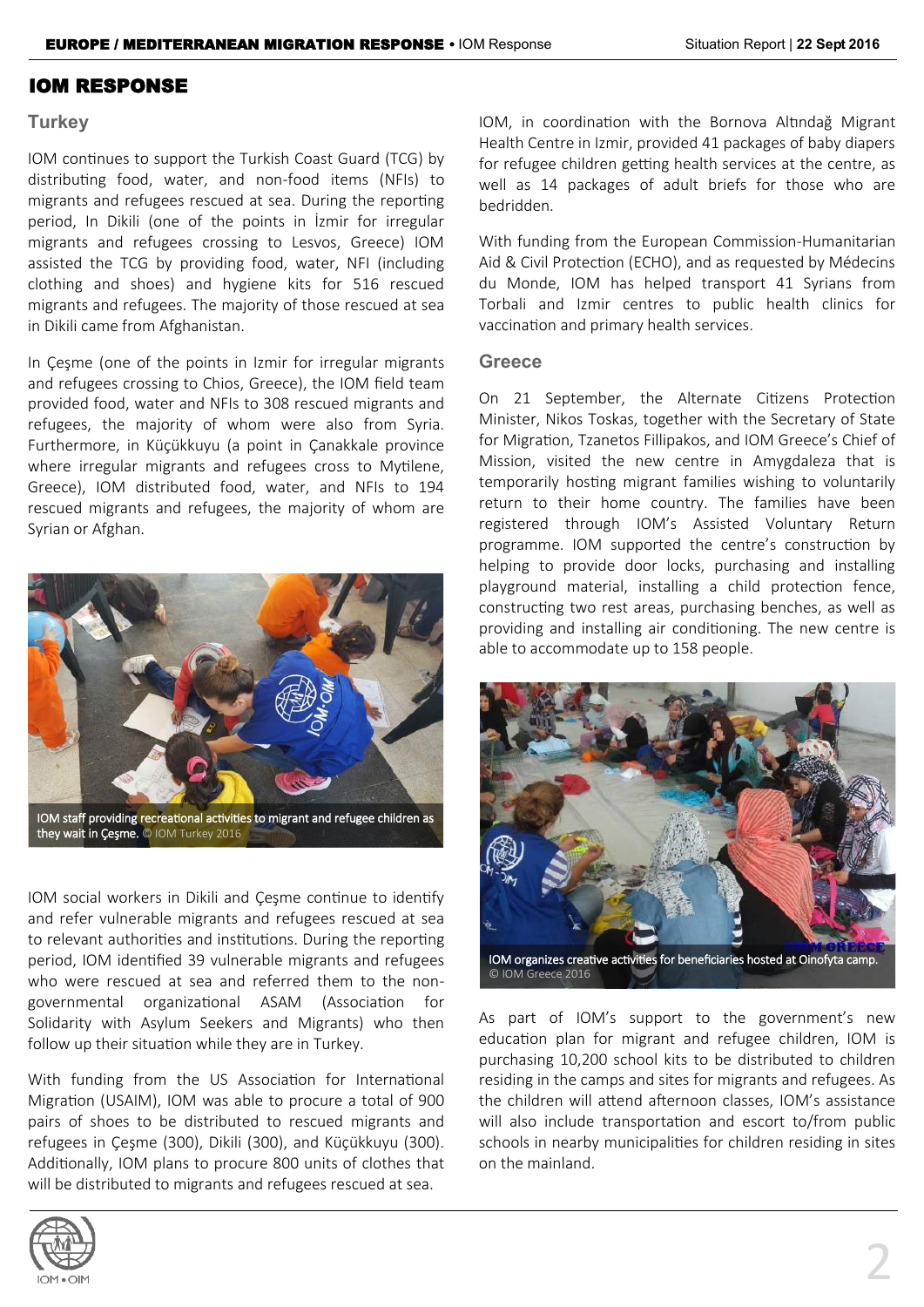IOM has completed the installation of communication containers in six sites/camps where IOM has permanent presence (three in Attica and three in Northern Greece). IOM provided all communication containers with electronic equipment, including laptops, web cameras, and internet connection, to help facilitate on-line communication between migrants and refugees, and their family members living elsewhere. The communication service is supported by IT specialists and site managers in order to ensure continued operations at these communication containers.

IOM continues to provide AVR services and extensive information campaigns at open facilities in the mainland and islands where the majority of the stranded migrants are accommodated. Since the start of the year, IOM has assisted 4,610 migrants. The total included 57 unaccompanied minors and 33 medical cases.

As of 21 September, IOM has provided 4,140 beneficiaries (including 63 unaccompanied minors) with relocation assistance under the EU relocation programme. During the pre-departure phase, IOM conducted health assessments to ensure that beneficiaries travel in safety. Furthermore, IOM organized pre-departure and cultural orientation sessions, providing information on their rights and obligations, what to expect when they arrive, as well as pre-embarkation information.

### **Serbia**

IOM teams continue to provide counselling on assisted voluntary return (AVR) options to migrants in Serbia who are seeking to return to their country of origin. IOM teams are deployed at Presevo Registration Centre, Dimitrovgrad, Sid and Kelebija/Horogs border crossing points. For vulnerable families and individuals, IOM also provides transportation to local institutions and service providers such as the local health centre and centre for social work. During the reporting period, a total of 581 migrants and refugees were provided transport assistance.

Since mid-February 2016, IOM has provided AVR assistance to a total of 56 beneficiaries. The majority of these beneficiaries were returned to Iran (17), Morocco (16), Iraq (10), and Algeria (5). For those who decide to return to their country, IOM provides them with all necessary technical and logistical support, including: contact with relevant embassies, transport to the embassies, assistance with travel documents, travel arrangements, transit assistance, and assistance upon arrival to the country of origin.

## **Former Yugoslav Republic of Macedonia**

With support from the Council of Europe Development Bank

-Migrant and Refugee Fund (CEB MRF), IOM has completed work on the septic system at the Tabanovce transit centre near Kumanovo, making the system fully operational. As the transit centre hosts a number of people, most of whom are families with small children and pregnant women, the completion of the system will greatly improve their living conditions while at the transit centre. Furthermore, with the approach of the winter season, IOM is working on installing new roof tops at the transit centre in Gevgelija.

IOM has two mobile teams in the Tabanovce and Gevgelija reception centres. Each team consists of three staff members (a translator, social worker and medical officer) who help to address the needs of vulnerable populations among the remaining group of migrants and refugees. The mobile teams are actively monitoring and screening the remaining migrants and refugees to help ensure that those with vulnerabilities, especially victims of trafficking, are identified and referred to the appropriate services.

IOM also helps to support the Border Police units in facilitating communication with migrants/refugees by establishing mobile teams of interpreters from Arabic to Macedonian.

![](_page_2_Picture_13.jpeg)

On 16 September, the Head of the EU delegation in Skopje, Samuel Zbogar, visited the country's southern border and the Vinojug Reception Centre for migrants and refugees. During the visit, he met with representatives from IOM Skopje who advised him on the situation in the camp as well as at the southern border.

![](_page_2_Picture_15.jpeg)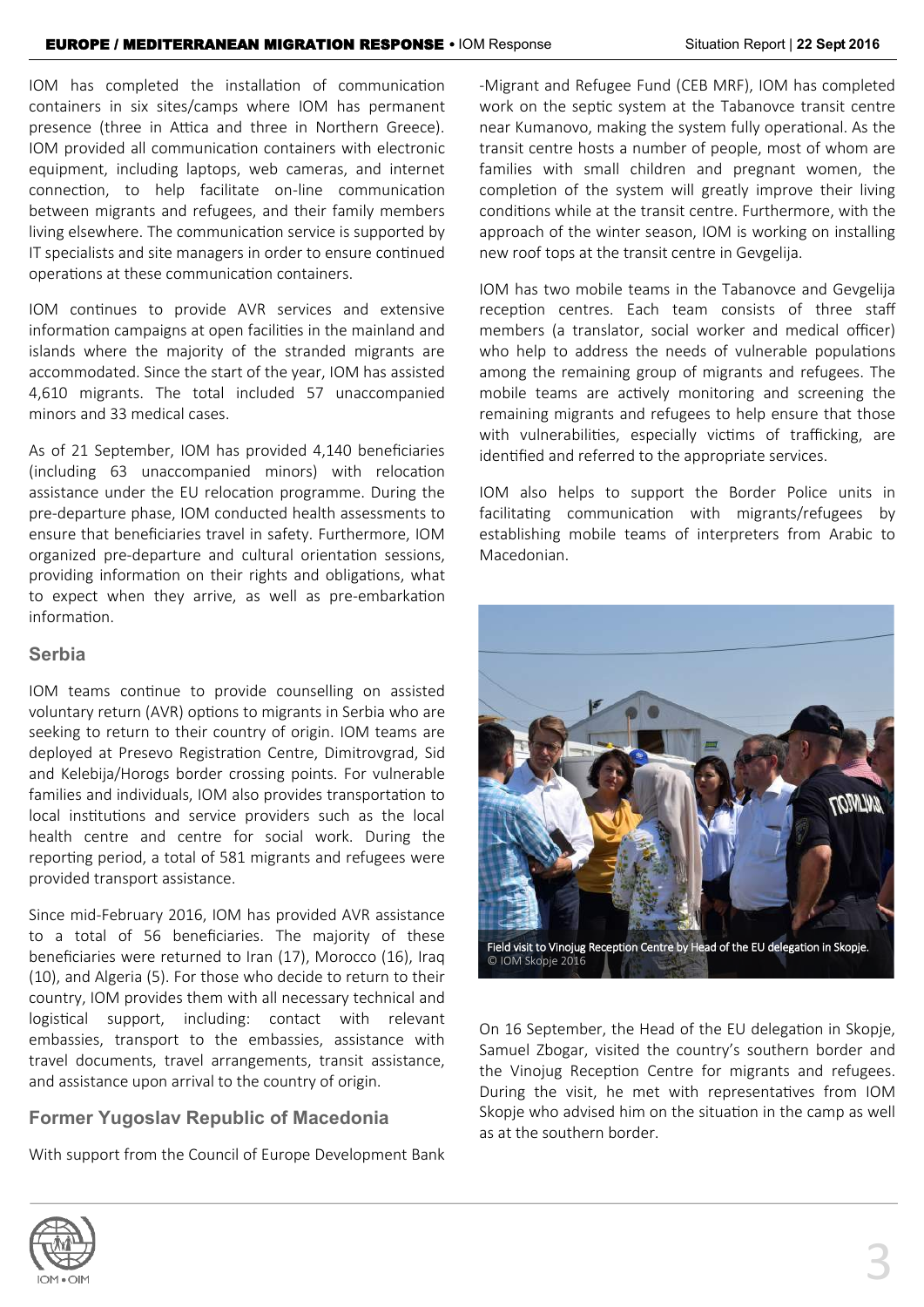### **Croatia**

On 31 August, IOM completed its project funded under the Council of Europe Development Bank (CEB), which included the language and cultural orientation classes. In order to close out the project, a final set of activities that will include community work and stakeholder capacity building is being planned by IOM.

## **Slovenia**

In order to kick off the new regional Re-Health program, IOM held a three-day training for health mediators from 20- 22 September in Ljubljana. The training topics included: code of ethics and tasks of health mediators; working with unaccompanied minors and age assessment; cultural diversities in health perception; mental health and psychosocial support; and conflict mediation.

## **Italy**

IOM teams continue to be deployed at the main boat landing points in Sicily (including Lampedusa), Calabria, and Apulia. The IOM teams provide legal assistance to those arriving by sea, monitor the reception conditions of migrants, and support the authorities in the identification of vulnerable populations. Vulnerable cases also include unaccompanied children, migrants in need of health and/or psychosocial support, women victims of trafficking, and the elderly. Furthermore, two IOM teams work in Sicily and Apulia with the specific aims of enhancing detection and identification of victims of trafficking and referring them for services to relevant authorities.

## **Libya**

On 6 September, IOM organized its first humanitarian repatriation charter flight from southern Libya, flying 171 stranded Nigerien migrants (including 76 women and 39 children) back to Niger. The flight departed from Taminhint Airport – 30 kilometres from Sabha and 750 kilometres south of Tripoli – and arrived in Niamey, Niger in the evening. The repatriation was done in close coordination with the Embassy of the Republic of Niger in Tripoli and the Consulate of Niger in Sabha, the municipal council in Sabha, the Libyan Red Crescent in Sabha, and the Department for Combatting Illegal Migration, with funding from the UN Central Emergency Response Fund (CERF) and the Kingdom of the Netherlands.

On 20 September, IOM facilitated another repatriation charter flight for 159 stranded Burkinabe migrants (including 13 women, 9 children, and four infants) back to Burkina Faso. Upon arrival, all migrants received cash grants to assist

![](_page_3_Picture_11.jpeg)

![](_page_3_Picture_12.jpeg)

From 9-20 September, IOM with the support of its implementing partners, Assalam Organization, Multakana Centre, and the Libyan Red Crescent, distributed non-food items and hygiene kits to a total of 1,975 vulnerable migrants accommodated at five detention centres across Libya.

IOM Libya released its second Flow Monitoring Report on 15 September. The report provides analysis from data captured through 3,324 migrants transiting across 14 flow monitoring points in Libya between the period of 15 August and 5 September. The majority of migrants were coming from Egypt, Sudan and Chad, and reported that their countries of intended destination was either Libya, Italy, or France. The full report can be found [here.](http://migration.iom.int/docs/DTM%20Libya%20Flow%20Monitoring%20Statistical%20Report2%2015%20Aug%20-%204%20Sep.pdf)

From 21-22 September, IOM in cooperation with UNHCR, coordinated a regional workshop on "Strengthening Protection at Sea in the Southern Mediterranean Sea Region" in Tunisia. The purpose of the workshop was to address the security and humanitarian challenges of migrants at sea, as well as to examine evolving practices and issues around detection, search and rescue, and subsequent delivery to places of safety for migrants and refugees crossing the Mediterranean Sea.

![](_page_3_Picture_16.jpeg)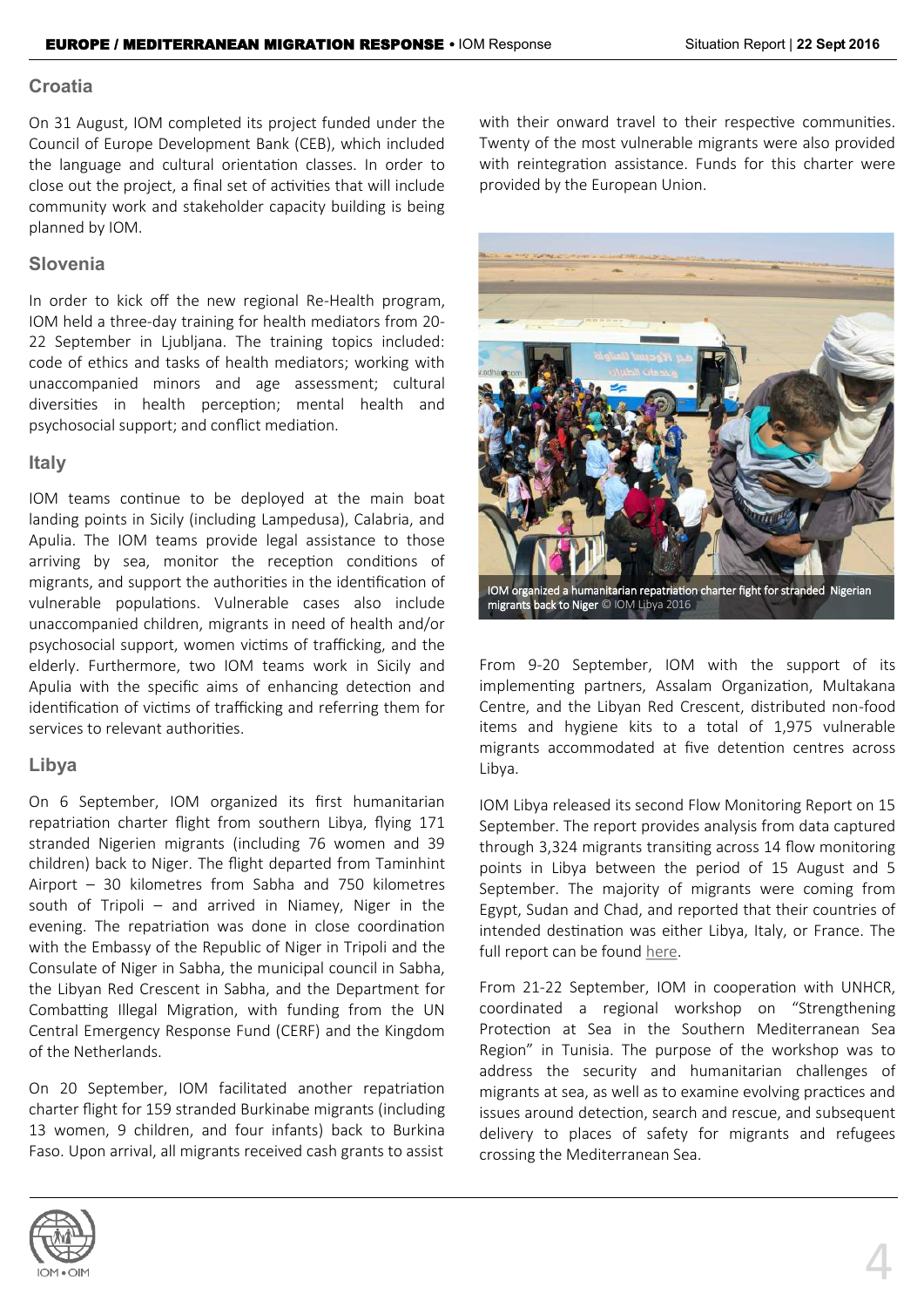### **Niger**

During the reporting period, 70 new migrants requesting voluntary return were registered in the IOM transit centres, while 278 migrants were provided with shelter, food, and medical and psychosocial support services. Furthermore, IOM provided 184 migrants with return assistance to their country of origin, the majority of whom were returned to Senegal (53), Cameroon (34), Mali (24), Guinea Bissau (23), and the Ivory Coast (17).

Between 17-18 September the international NGO, Cooperazione Internazionale (COOPI), with the help of IOM, carried out two sensitization events in Niamey. The aim of the events was to inform local communities and migrants in transit on several themes including the risks of irregular migration, the resources available, as well as migrant's rights and obligations of the states with regard to migrants. The events included a football match, theatre sketches and the projection of short documentary films on migration. The two day event had over 650 participants.

# IOM operations are supported by:**MINISTRY FOR FOREIGN AFFAIRS OF FINLAND**

![](_page_4_Picture_6.jpeg)

from the British people

![](_page_4_Picture_7.jpeg)

![](_page_4_Picture_8.jpeg)

![](_page_4_Picture_9.jpeg)

Schweizerische Eidgenossenschaft Confédération suisse Confederazione Svizzera Confederaziun svizra

Département fédéral de justice et police DFJP Secrétariat d'Etat aux migrations SEM

![](_page_4_Picture_12.jpeg)

![](_page_4_Picture_13.jpeg)

![](_page_4_Picture_14.jpeg)

![](_page_4_Picture_15.jpeg)

![](_page_4_Picture_16.jpeg)

![](_page_4_Picture_17.jpeg)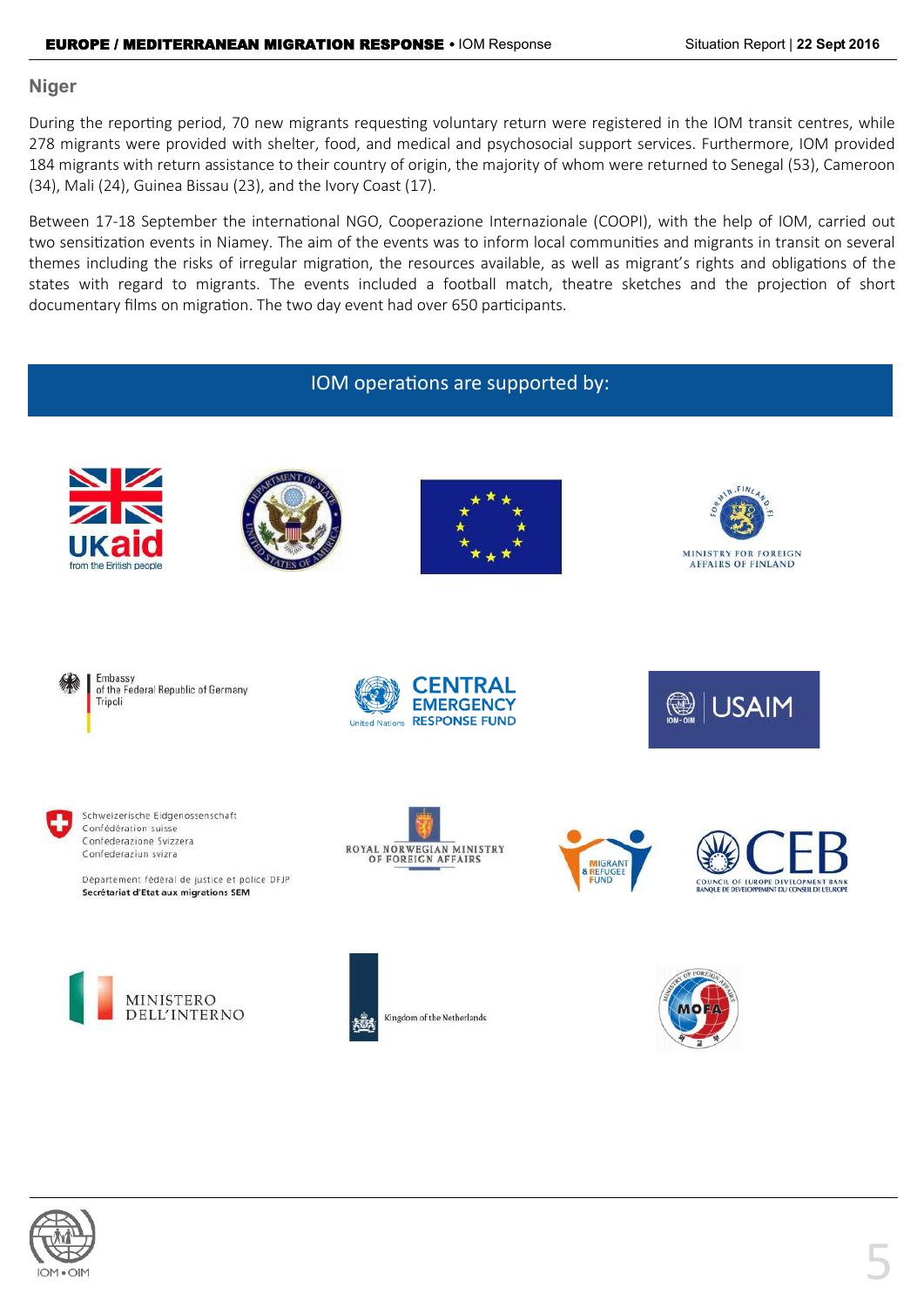## Europe / Mediterranean Migration Response

6

IOM's **online portal** provides information on trends and transit routes related to the Europe / Mediterranean migration crisis. The below depicts a map of the transit routes and the total number of people that travelled to Europe. An updated version of the portal can be found at **[http://migration.iom.int.](http://migration.iom.int)** 

\*All other countries in the route have registered zero arrivals in the period between the reporting period. However there are stranded migrants in those countries. The number of stranded migrants is on the next page.

![](_page_5_Figure_5.jpeg)

![](_page_5_Picture_6.jpeg)

| <b>Recent trends in migrant flow</b>                                                          |                   |                   | From 07 September to 21 September 2016* |                 |               |  |
|-----------------------------------------------------------------------------------------------|-------------------|-------------------|-----------------------------------------|-----------------|---------------|--|
| Country                                                                                       | Greece            | Bulgaria          | Italy                                   | Serbia          | Hungary       |  |
| <b>Registered Arrivals</b>                                                                    | 1,743             | 1,307             | 6,328                                   | 101             | 79            |  |
| Change in comparison to registered arrivals of<br>previous period (24 August to 06 September) | Decrease of $15%$ | Increase of $1\%$ | Decrease of 65%                         | Decrease of 51% | Increase of 8 |  |

![](_page_5_Picture_9.jpeg)

Since January 2016, 314,811 people have been traveling to Europe through various transit routes across Africa, Asia or the Middle East.

In 2015, 1,046,599 people traveled to Europe through various transit routes across Africa, Asia or the Middle East.

Click on the yellow path for more information on the number of people that have been using the road since the beginning of 2016 (until 31 March

![](_page_5_Picture_14.jpeg)

The green circles indicate the number and country of origin for people that were reported as arriving in Europe since earlier this year.

Fhailand

Cambodia

Click on the green circles for more information